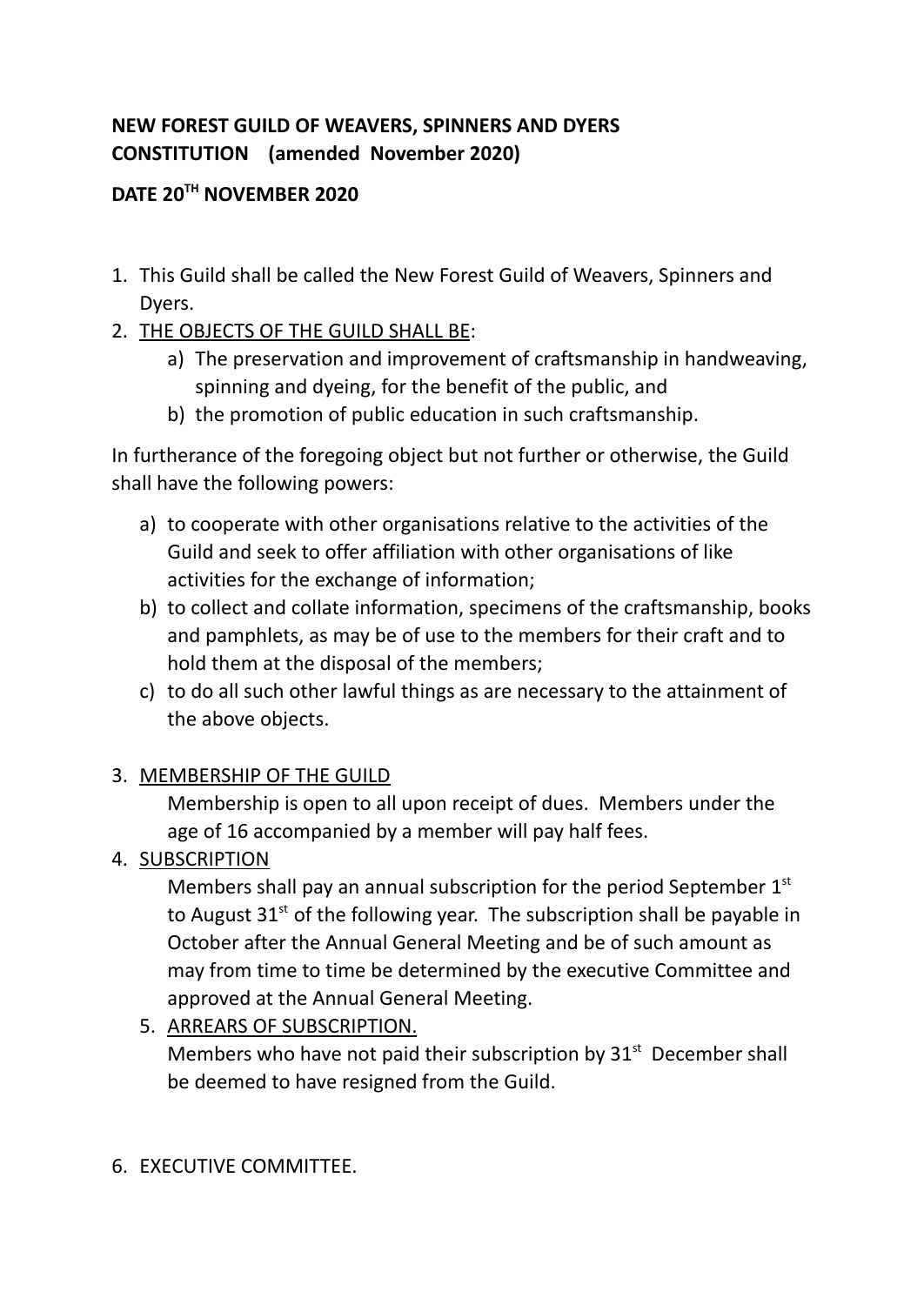- a) The Guild shall conduct its affairs by means of an Executive Committee who shall be aged 18 or over and who shall be elected at the Annual General Meeting. This committee shall be seven in number plus three officers (chairman, treasurer and secretary). All candidates must be proposed and seconded and should be members of the New Forest Guild of at least one year's standing. No elected candidate must be a serving member on the committee of another Weavers, Spinners and Dyers Guild. No committee member shall serve longer than three consecutive years, being ineligible for re-election for one year.
- b) The Officers shall be:- Chairman, Treasurer and Secretary and shall be nominated by two members and approved at the Annual General Meeting. The Officers shall retire annually but are eligible for immediate re-election, provided no officer shall hold office for more than five years consecutively; one year must elapse before being eligible for re-election.
- c) Five members shall constitute a quorum at any meeting of the executive committee.
- d) A President may be elected at the discretion of the committee and will be entitled to attend all committee meetings but not to vote thereon.
- e) A Vice Chairman may be nominated by the Chairman and approved by the Committee annually.
- f) At any meeting, in the event of equal voting, the Chairman will have the casting vote.
- g) Co-option of members onto the committee: the Executive Committee may take powers to co-opt a member.

## 7. SUB-COMMITTEES

- a) The executive Committee shall have powers to appoint sub- committees to work under the direction of the Executive Committee. Persons, not members of the Guild, may be co-opted onto such sub-committees with the consent of the Executive Committee but shall have no powers of voting.
- b) No expenditure and no publicity may be undertaken by the sub-committee without the written consent of the executive committee.
- c) All acts and proceedings of any sub-committee shall be reported back to the executive committee promptly and regularly.
- 8. MEETINGS OF THE MEMBERS OF THE GUILD AND OF THE EXECUTIVE COMMITTEE.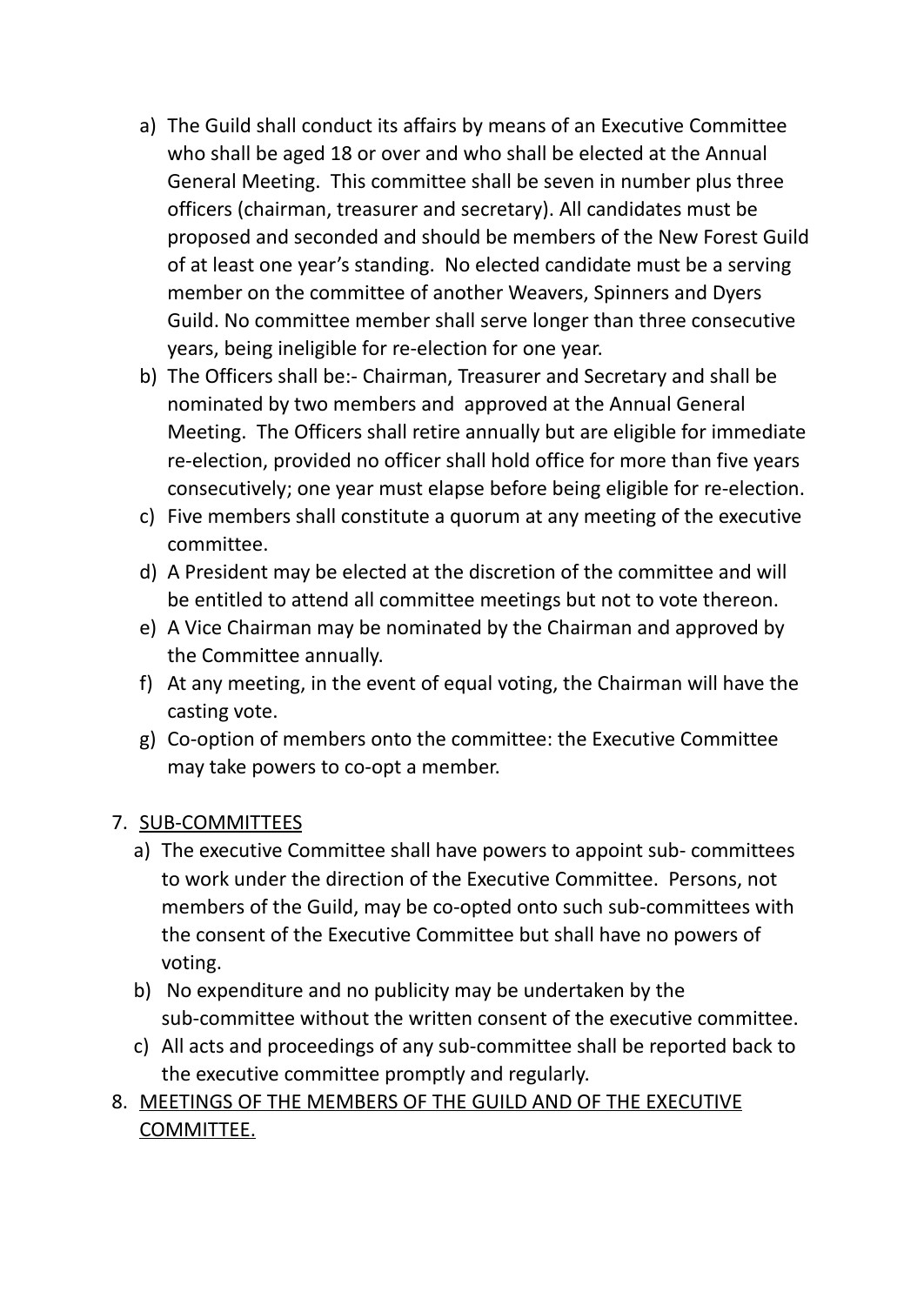- a) The executive Committee shall meet not less than three times in every year.
- b) Meetings of the Members. There shall be not less than four meetings each year, including the Annual General Meeting which shall be held not more than three months after the end of the financial year.
- c) Fourteen days before the Annual General Meeting a written notice shall be sent to each member, stating the business on the agenda. Members wishing to move any resolution at any such meeting shall do so in writing, not less than one week before the meeting.
- d) At the Annual General meeting of the Guild, each member shall have one vote and the Chairman shall have a casting vote.
- e) Extraordinary meetings shall be called by the Executive Committee or upon the written request of 20 members stating the object of the meeting.
- 9. FINANCE

The accounts of the Guild shall be checked and verified once a year by an independent person approved by the Committee. The Annual Statement of Account and Balance Sheet shall be submitted to the members at the Annual General Meeting.

#### 10. AMENDMENT OF THE CONSTITUTION

The Constitution of the Guild may be altered, amended or added to by means of resolutions moved at an Annual General Meeting of the members, due notice having been given beforehand, as provided in the Constitution, provided that no such resolution shall be deemed to have passed unless it has been carried by a majority of at least one third of the members voting thereon and provided that no amendment to Clause 2 ( objects), Clause 13 (dissolution) or this Clause shall take effect until the approval in writing of the Charity Commissioners or other authority having charitable jurisdiction shall have been obtained; and no alteration shall be made which would have the effect of causing the Guild to cease to be a charity in law.

#### 11.PREVENTION OF PUBLICITY OR TRADING IN THE NAME OF THE GUILD